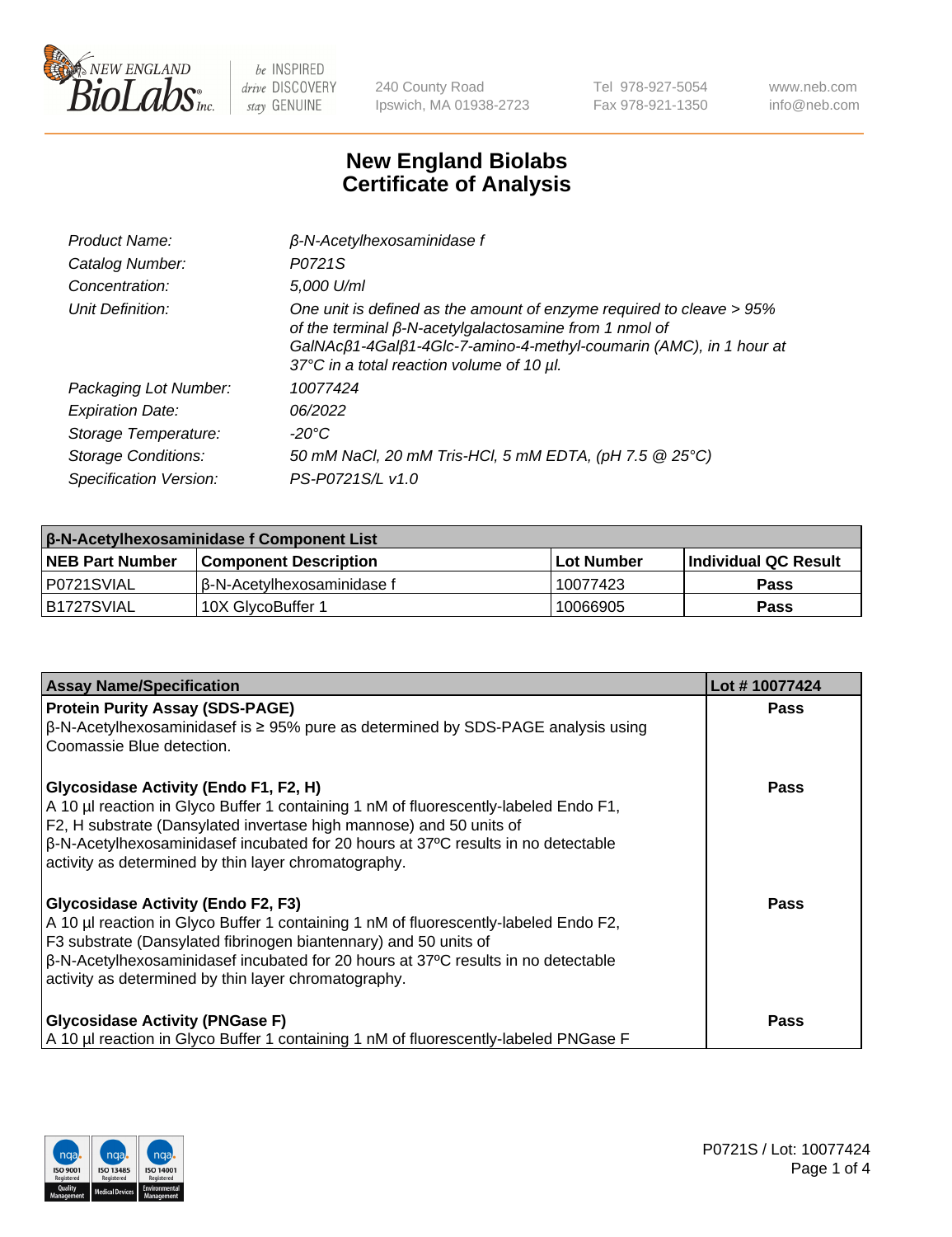

240 County Road Ipswich, MA 01938-2723 Tel 978-927-5054 Fax 978-921-1350 www.neb.com info@neb.com

| <b>Assay Name/Specification</b>                                                                                                                                                                                                                                                                                                                             | Lot #10077424 |
|-------------------------------------------------------------------------------------------------------------------------------------------------------------------------------------------------------------------------------------------------------------------------------------------------------------------------------------------------------------|---------------|
| substrate (Fluoresceinated fetuin triantennary) and 50 units of<br>β-N-Acetylhexosaminidasef incubated for 20 hours at 37°C results in no detectable<br>activity as determined by thin layer chromatography.                                                                                                                                                |               |
| Glycosidase Activity (α-Glucosidase)<br>A 10 µl reaction in Glyco Buffer 1 containing 1 nM of fluorescently-labeled<br>α-Glucosidase substrate (Glcα1-6Glcα1-4Glc-AMC) and 50 units of<br>β-N-Acetylhexosaminidasef incubated for 20 hours at 37°C results in no detectable<br>activity as determined by thin layer chromatography.                         | Pass          |
| Glycosidase Activity (α-Neuraminidase)<br>A 10 µl reaction in Glyco Buffer 1 containing 1 nM of fluorescently-labeled<br>α-Neuraminidase substrate (Neu5Acα2-3Galβ1-3GlcNAcβ1-3Galβ1-4Glc-AMC) and 50 units<br>of β-N-Acetylhexosaminidasef incubated for 20 hours at 37°C results in no detectable<br>activity as determined by thin layer chromatography. | Pass          |
| Glycosidase Activity (α1-2 Fucosidase)<br>A 10 µl reaction in Glyco Buffer 1 containing 1 nM of fluorescently-labeled<br>α-Fucosidase substrate (Fucα1-2Galβ1-4Glc-AMC) and 50 units of<br>$\beta$ -N-Acetylhexosaminidasef incubated for 20 hours at 37 $\degree$ C results in no detectable<br>activity as determined by thin layer chromatography.       | Pass          |
| Glycosidase Activity (α1-3 Fucosidase)<br>A 10 µl reaction in Glyco Buffer 1 containing 1 nM of fluorescently-labeled<br>α-Fucosidase substrate (Fucα1-3Galβ1-4GlcNAcβ1-3Galβ1-4Glc-AMC) and 50 units of<br>β-N-Acetylhexosaminidasef incubated for 20 hours at 37°C results in no detectable<br>activity as determined by thin layer chromatography.       | <b>Pass</b>   |
| Glycosidase Activity (α1-3 Galactosidase)<br>A 10 µl reaction in Glyco Buffer 1 containing 1 nM of fluorescently-labeled<br>α-Galactosidase substrate (Galα1-3Galβ1-4GlcNAc-AMC) and 50 units of<br>β-N-Acetylhexosaminidasef incubated for 20 hours at 37°C results in no detectable<br>activity as determined by thin layer chromatography.               | <b>Pass</b>   |
| Glycosidase Activity (a1-3 Mannosidase)<br>A 10 µl reaction in Glyco Buffer 1 containing 1 nM of fluorescently-labeled<br>α-Mannosidase substrate (Manα1-3Manβ1-4GlcNAc-AMC) and 50 units of<br>$\beta$ -N-Acetylhexosaminidasef incubated for 20 hours at 37 $\degree$ C results in no detectable<br>activity as determined by thin layer chromatography.  | <b>Pass</b>   |
| Glycosidase Activity (α1-6 Galactosidase)<br>A 10 µl reaction in Glyco Buffer 1 containing 1 nM of fluorescently-labeled<br>α-Galactosidase substrate (Galα1-6Galα1-6Glcα1-2Fru-AMC) and 50 units of                                                                                                                                                        | Pass          |

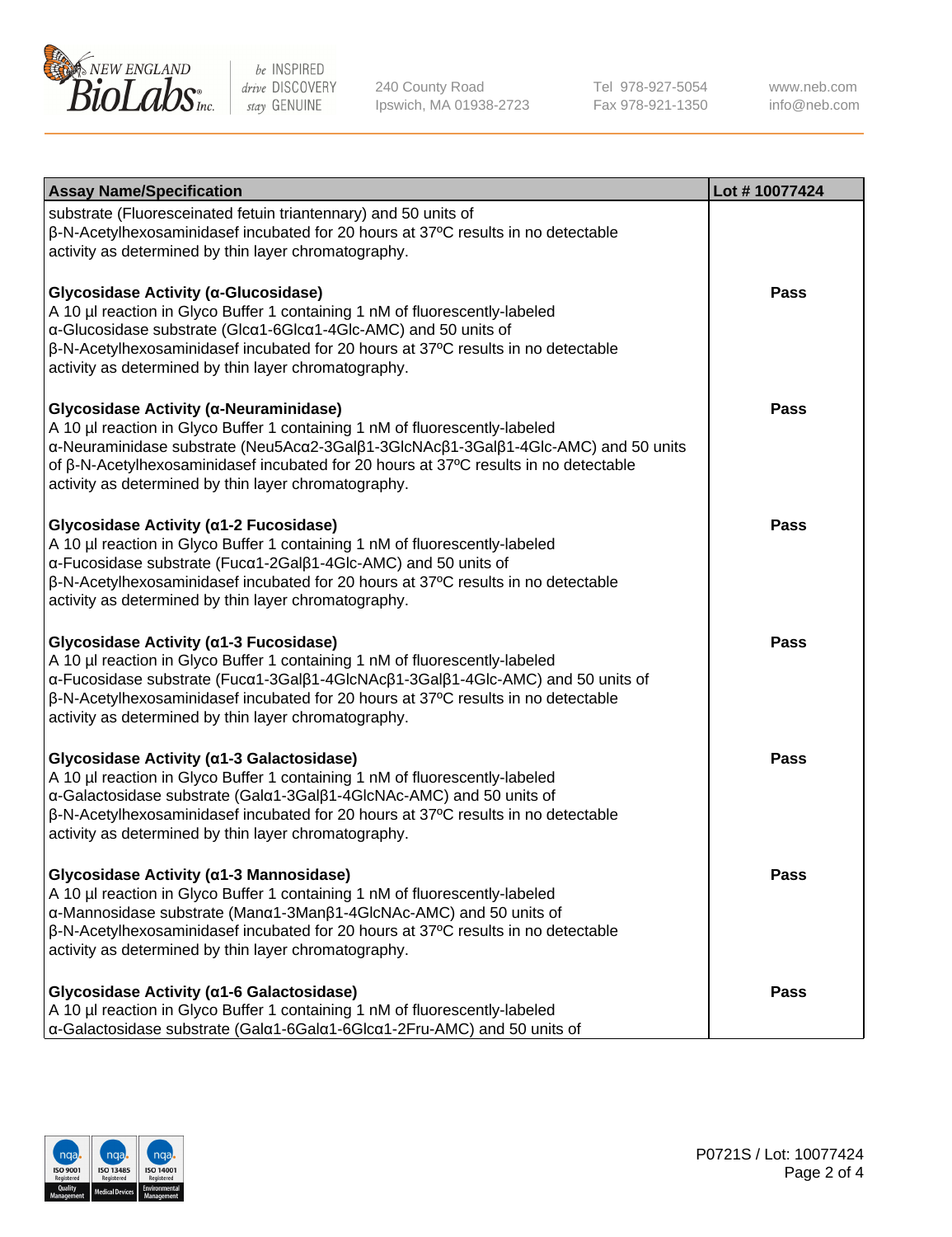

240 County Road Ipswich, MA 01938-2723 Tel 978-927-5054 Fax 978-921-1350

www.neb.com info@neb.com

| <b>Assay Name/Specification</b>                                                                                                                                                                                                                                                                                                                               | Lot #10077424 |
|---------------------------------------------------------------------------------------------------------------------------------------------------------------------------------------------------------------------------------------------------------------------------------------------------------------------------------------------------------------|---------------|
| β-N-Acetylhexosaminidasef incubated for 20 hours at 37°C results in no detectable<br>activity as determined by thin layer chromatography.                                                                                                                                                                                                                     |               |
| Glycosidase Activity (α1-6 Mannosidase)<br>A 10 µl reaction in Glyco Buffer 1 containing 1 nM of fluorescently-labeled<br>α-Mannosidase substrate (Manα1-6Manα1-6(Manα1-3)Man-AMC) and 50 units of<br>β-N-Acetylhexosaminidasef incubated for 20 hours at 37°C results in no detectable<br>activity as determined by thin layer chromatography.               | <b>Pass</b>   |
| Glycosidase Activity (β-Mannosidase)<br>A 10 µl reaction in Glyco Buffer 1 containing 1 nM of fluorescently-labeled<br>β-Mannosidase substrate (Manβ1-4Manβ1-4Man-AMC) and 50 units of<br>β-N-Acetylhexosaminidasef incubated for 20 hours at 37°C results in no detectable<br>activity as determined by thin layer chromatography.                           | <b>Pass</b>   |
| Glycosidase Activity (β-Xylosidase)<br>A 10 µl reaction in Glyco Buffer 1 containing 1 nM of fluorescently-labeled<br>β-Xylosidase substrate (Xylβ1-4Xylβ1-4Xylβ1-4Xyl-AMC) and 50 units of<br>β-N-Acetylhexosaminidasef incubated for 20 hours at 37°C results in no detectable<br>activity as determined by thin layer chromatography.                      | <b>Pass</b>   |
| Glycosidase Activity ( $\beta$ 1-3 Galactosidase)<br>A 10 µl reaction in Glyco Buffer 1 containing 1 nM of fluorescently-labeled<br>β-Galactosidase substrate (Galβ1-3GlcNAcβ1-4Galβ1-4Glc-AMC) and 50 units of<br>β-N-Acetylhexosaminidasef incubated for 20 hours at 37°C results in no detectable<br>activity as determined by thin layer chromatography.  | <b>Pass</b>   |
| Glycosidase Activity ( $\beta$ 1-4 Galactosidase)<br>A 10 µl reaction in Glyco Buffer 1 containing 1 nM of fluorescently-labeled<br>β-Galactosidase substrate (Galβ1-4GlcNAcβ1-3Galβ1-4Glc -AMC) and 50 units of<br>β-N-Acetylhexosaminidasef incubated for 20 hours at 37°C results in no detectable<br>activity as determined by thin layer chromatography. | <b>Pass</b>   |
| <b>Protease Activity (SDS-PAGE)</b><br>A 20 µl reaction in 1X Glyco Buffer 1 containing 24 µg of a standard mixture of<br>proteins and a minimum of 50 units of $\beta$ -N-Acetylhexosaminidasef incubated for 20<br>hours at 37°C, results in no detectable degradation of the protein mixture as<br>determined by SDS-PAGE with Coomassie Blue detection.   | <b>Pass</b>   |

This product has been tested and shown to be in compliance with all specifications.

One or more products referenced in this document may be covered by a 3rd-party trademark. Please visit <www.neb.com/trademarks>for additional information.